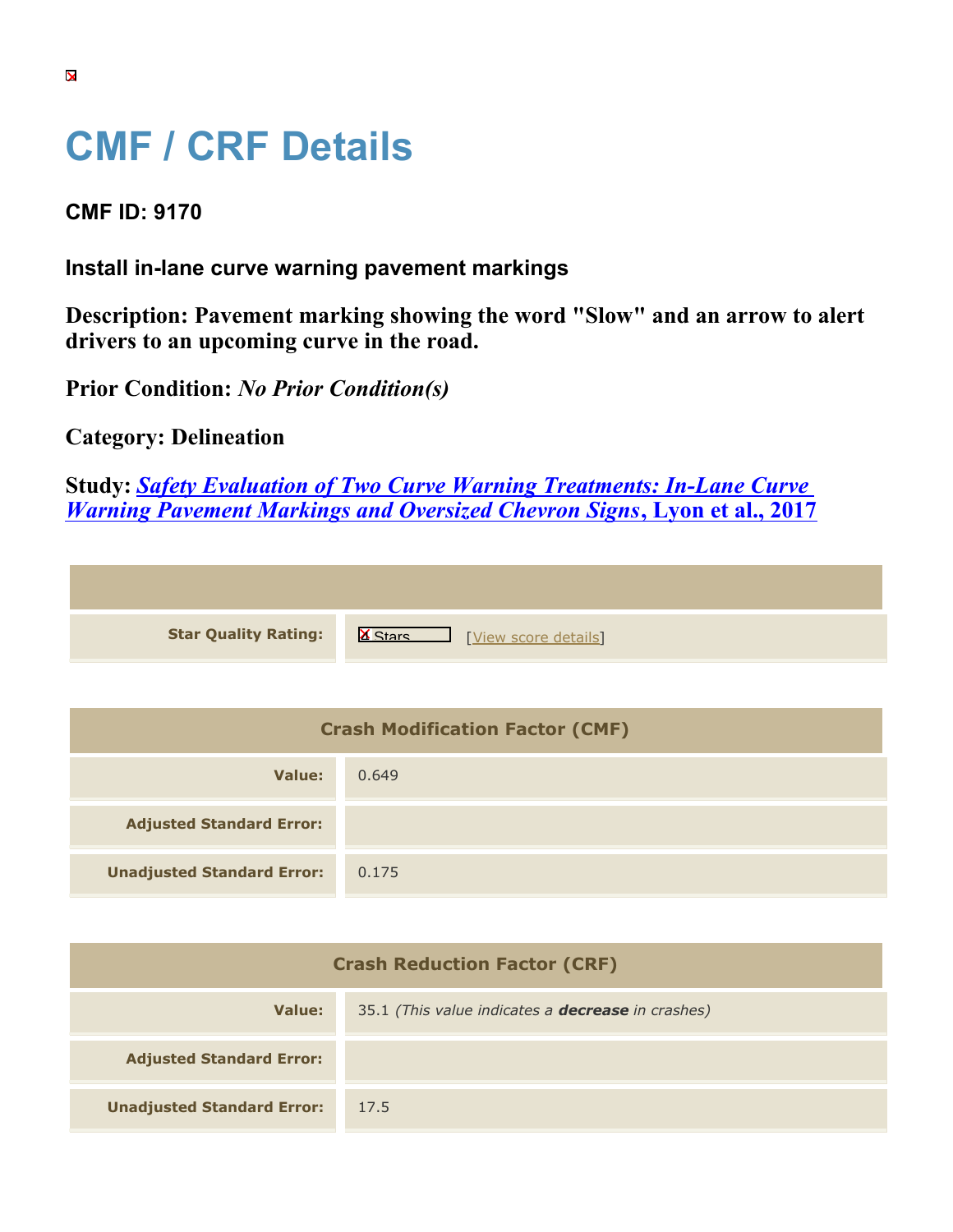| <b>Applicability</b>                    |                                                 |  |
|-----------------------------------------|-------------------------------------------------|--|
| <b>Crash Type:</b>                      | Nighttime                                       |  |
| <b>Crash Severity:</b>                  | All                                             |  |
| <b>Roadway Types:</b>                   | Not specified                                   |  |
| <b>Number of Lanes:</b>                 |                                                 |  |
| <b>Road Division Type:</b>              |                                                 |  |
| <b>Speed Limit:</b>                     |                                                 |  |
| <b>Area Type:</b>                       |                                                 |  |
| <b>Traffic Volume:</b>                  | 590 to 7600 Annual Average Daily Traffic (AADT) |  |
| <b>Time of Day:</b>                     | Night                                           |  |
| If countermeasure is intersection-based |                                                 |  |
| <b>Intersection Type:</b>               |                                                 |  |
| <b>Intersection Geometry:</b>           |                                                 |  |
| <b>Traffic Control:</b>                 |                                                 |  |
| <b>Major Road Traffic Volume:</b>       |                                                 |  |
| <b>Minor Road Traffic Volume:</b>       |                                                 |  |

| <b>Development Details</b>      |            |
|---------------------------------|------------|
| <b>Date Range of Data Used:</b> |            |
| <b>Municipality:</b>            |            |
| State:                          | IA, PA     |
| <b>Country:</b>                 | <b>USA</b> |